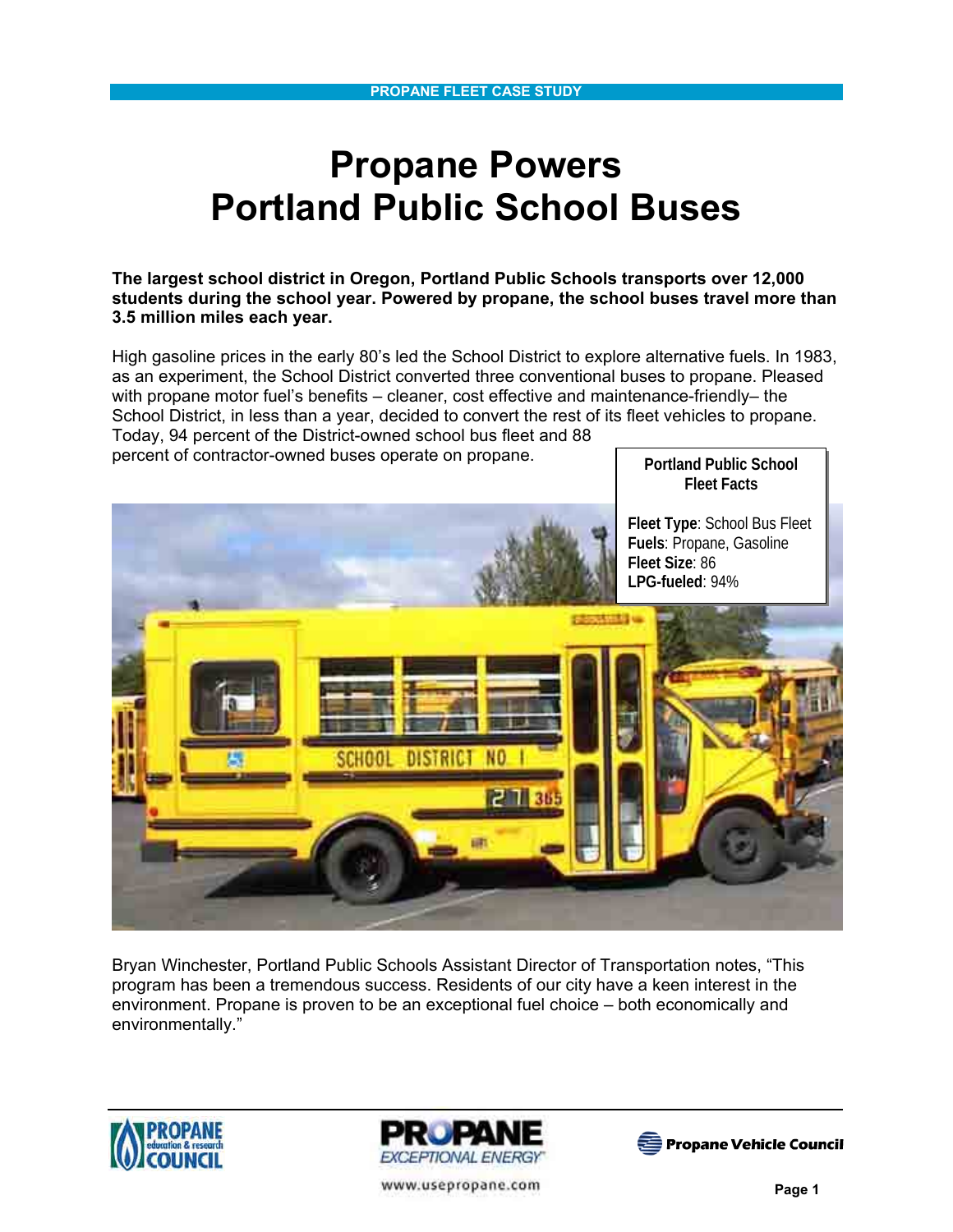## **Fleet Composition**

The School District's fleet comprises eighty-three G3500 GMC propane-fueled buses. In addition, two gasoline-powered G3500 GMC buses and one F700 Ford heavy-duty truck are used.

Working with Suburban Propane in Portland, Ore., the School District has successfully converted 94 percent of its fleet vehicles to propane. And currently, the School District is researching conversion kits in order to up-fit the two buses it purchased over the last two years.

Eagerly awaiting the introduction of school buses with dedicated propane engines, the School District, in the interim, is expected to purchase, and up-fit with propane conversions, seven more buses. Also, the School District is planning on replacing 17 existing fleet buses with the latest models, over the next three years.

## **Superior performance**

Pleased with the performance of his fleet vehicles, Bryan counts public appreciation of the School District's efforts to reduce and eliminate diesel fueled bus exhaust emissions, less internal engine maintenance, and lower fuel costs as some of the direct benefits arising from the decision to use propane motor fuel.

Although the propane fleet buses provide slightly lower fuel economy, the average fuel cost is almost 50 percent less than gasoline. In addition, the overall performance of the propane fleet buses is superior when compared with that of conventional fuel fleet buses; an analysis of the average life span of engines and vehicles, both in terms of months and mileage, shows that engines and vehicles fueled by propane last almost twice as long as those powered by conventional fuel. And as Bryan said, "The life span and value provided by a propane fleet vehicle is higher than the costs incurred to convert a conventional fuel fleet vehicle to propane."

## **Refueling & Infrastructure**

Each fleet vehicle consumes an average of 11.14 gallons of propane fuel per day. All propane fleet vehicles are refueled on-site from a 2,800-gallon truck mounted tank. A 1,000-gallon stationary tank serves as the back-up

#### **Advantages of Using Propane As a Fleet Fuel**

**Range**: Superior to Ethanol, LNG and CNG. A 25-gallon propane tank, as motor fuel, will last longer than any other alternative motor fuel.

**Miles Per Gallon**: Delivers up to 90 percent of gasoline's MPG, 54 percent of Methanol's and 70 percent for Ethanol's.

**Cost**: Propane costs less than gasoline and may be the lowest priced alternative fuel for fleet use.

**Availability**: In addition to several private fleet-refueling stations, there are hundreds of public refueling stations for propane in Portland. Many major truck stops sell propane motor fuel. Modern, 24-hour stations are also being installed.

**Safety**: Propane is considered to be a safe motor fuel by the Federal government. Propane tanks are 20 times as punctureresistant as gasoline tanks. Of all the alternative motor fuels, propane has the lowest flammability range—making it a safe motor fuel.

**Emissions**: Propane is inherently cleaner than gasoline and can meet or exceed those emission levels from other alternative fuels. Propane can easily meet or exceed current and future emission standards.

**Infrastructure**: Propane is already produced commercially in natural gas and oil refineries in the country and across the globe. No new technology or capital investment for such technology is required.

refueling source. And since propane is readily available in Portland, the School District did not have to incur any additional infrastructure costs to procure or store propane for refueling purposes.

While the School District incurred a one-time cost for a bobtail fuel truck, the refueling tank is provided, free of cost, by Suburban Propane. Other infrastructure expenses include the salary of a full-time employee, and other annual certification and license fees.







www.usepropane.com